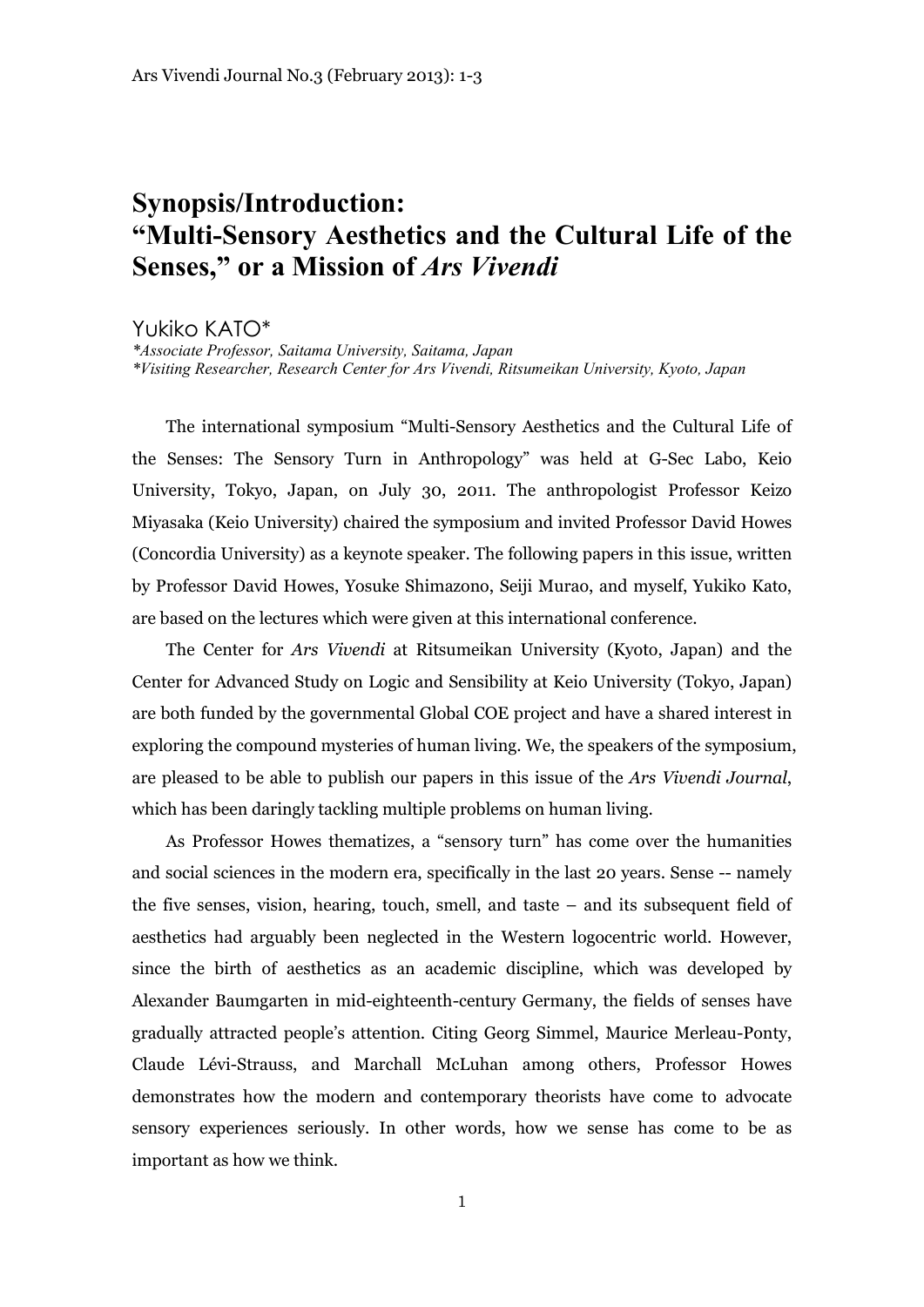However, these theorists are in fact still exceptional, and we assume that there are vast fields concerning this issue to be explored before us. We hope that this issue will constitute one of the initial steps of this long journey. As a leading scholar of the senses, Professor Howes first surveys the history of multiple studies on the senses and demonstrates the significance of the field. As a response, each speaker, Shimazono, Murao, and Kato examines his or her specialized field in terms of the studies on the senses. Shimazono, a medical historian, reports sensory experiences in kidney transplant, based on in-depth interviews with 52 kidney transplant patients. In order to theorize the notions of "self" and "identity," Shimazono carefully listens to how the patients sense or feel. Murao, an anthropologist, also meticulously investigates how the Indonesian Minangkabau people feel in their bodily practices. Their methodology suggest that our sensory experiences could even be one of the foundations of our logocentric academic practices. In our democratized modern world, the issues concerning senses, – which are naturally arising from personal experiences, – are becoming increasingly significant.

In terms of *Ars Vivendi* or art of living, sensory experiences are needless to say important. However, as *Ars Vivendi* is nothing but an "art" or "skill," purportedly passive sensory experiences are not always thematized in this discipline. In other words, in *Ars Vivendi* disciplines, how we "act" (for example, how we save people and how we take political action) is usually more significant than how we "sense" and "feel." In this sense, the field of the senses could be a blind spot in *Ars Vivendi*.

However, when the symposium "Multi-Sensory Aesthetics and the Cultural Life of the Senses" was held in 2011 – at which time I was a postdoctoral fellow at the Center for *Ars Vivendi* –, researchers at the Center were gradually paying more attention to the fields of the senses in terms of art, aesthetics, literature, and narratology, among other areas. For example, the magazine *Seizongaku* (*Ars Vivendi* in Japanese) vol. 4 (issued in May 2011) thematized sensory experiences in gamers as well as in the "troubled body" in the field of literature.*Seizongaku* vol. 5 (issued in March 2012) not only featured art and aesthetics in *ars vivendi*, but also reported the symposium of narratology advocated by Arthur W. Frank. Frank's narratology is grounded on our daily narratives in which we confess what we "sense" and "feel."

These multiple attempts suggest a path that *ars vivendi* could take, that is, to